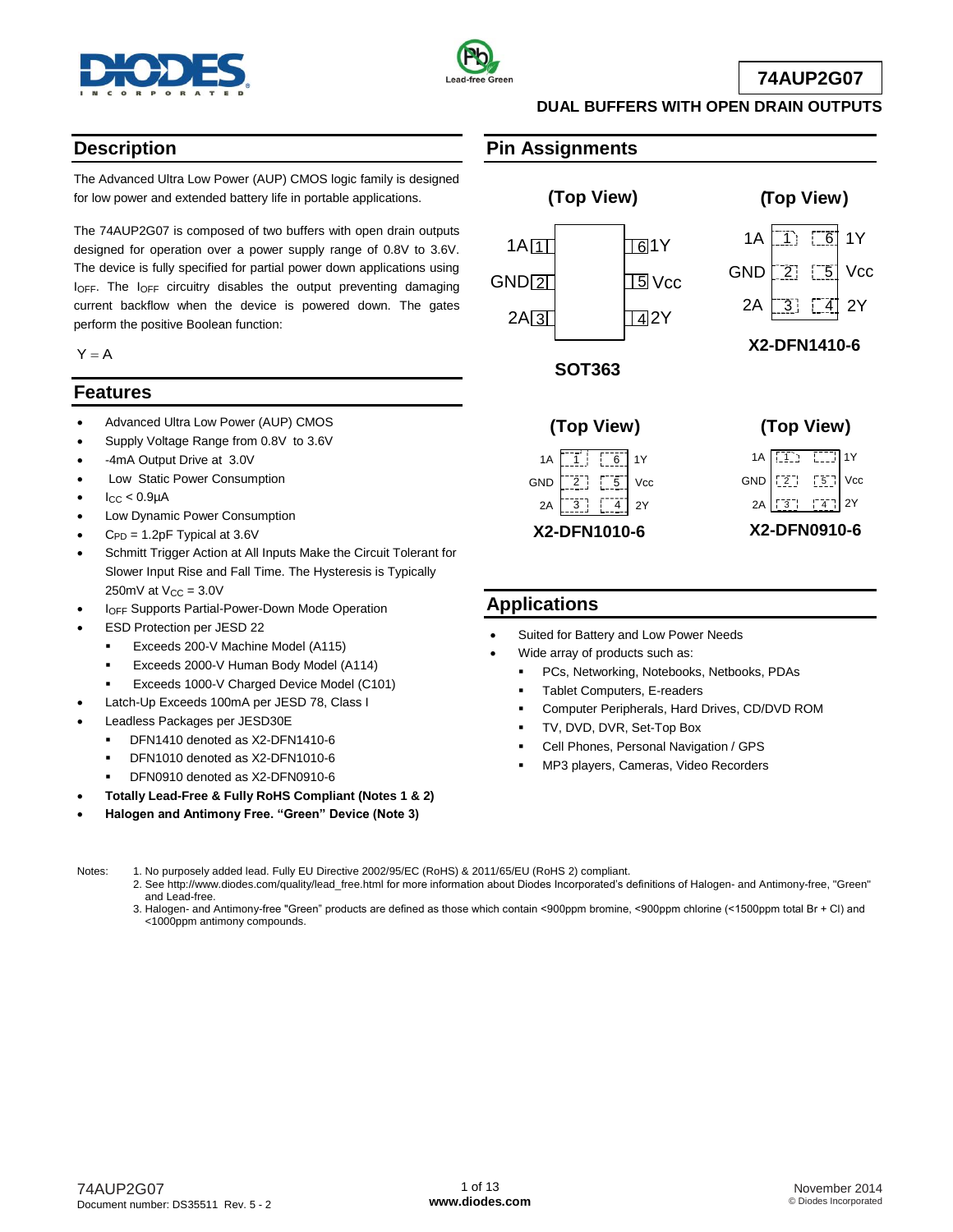

### **Ordering Information**



| <b>Part Number</b> | Package         | Package       | Package                                     | 7" Tape and Reel |                           |  |
|--------------------|-----------------|---------------|---------------------------------------------|------------------|---------------------------|--|
|                    | Code            | (Notes 4 & 5) | <b>Size</b>                                 | Quantity         | <b>Part Number Suffix</b> |  |
| 74AUP2G07DW-7      | <b>DW</b>       | SOT363        | 2.0mm X 2.0mm X 1.1mm<br>0.65 mm lead pitch | 3000/Tape & Reel | -7                        |  |
| 74AUP2G07FW3-7     | FW <sub>3</sub> | X2-DFN0910-6  | 0.9mm X 1.0mm X 0.35mm<br>0.35 mm pad pitch | 5000/Tape & Reel | -7                        |  |
| 74AUP2G07FW4-7     | FW4             | X2-DFN1010-6  | 1.0mm X 1.0mm X 0.4mm<br>0.35 mm pad pitch  | 5000/Tape & Reel | -7                        |  |
| 74AUP2G07FZ4-7     | FZ4             | X2-DFN1410-6  | 1.4mm X 1.0mm X 0.4mm<br>0.5 mm pad pitch   | 5000/Tape & Reel | -7                        |  |

Notes: 4. Pad layout as shown on Diodes Inc. suggested pad layout document AP02001, which can be found on our website at

 [http://www.diodes.com/datasheets/ap02001.pdf.](http://www.diodes.com/datasheets/ap02001.pdf) 5. The taping orientation is located on our website at [http://www.diodes.com/datasheets/ap02007.pdf.](http://www.diodes.com/datasheets/ap02007.pdf)

**Pin Descriptions**

| <b>Pin Name</b> | Pin NO | <b>Function</b> |  |  |  |  |  |
|-----------------|--------|-----------------|--|--|--|--|--|
| 1A              |        | Data Input      |  |  |  |  |  |
| <b>GND</b>      | ⌒      | Ground          |  |  |  |  |  |
| 2A              | 3      | Data Input      |  |  |  |  |  |
| 2Y              |        | Data Output     |  |  |  |  |  |
| Vcc             | 5      | Supply Voltage  |  |  |  |  |  |
| 1Y              | 6      | Data Output     |  |  |  |  |  |

# **Logic Diagram**



### **Function Table**

| <b>Inputs</b> | Output |
|---------------|--------|
| nA            | nY     |
|               |        |
|               |        |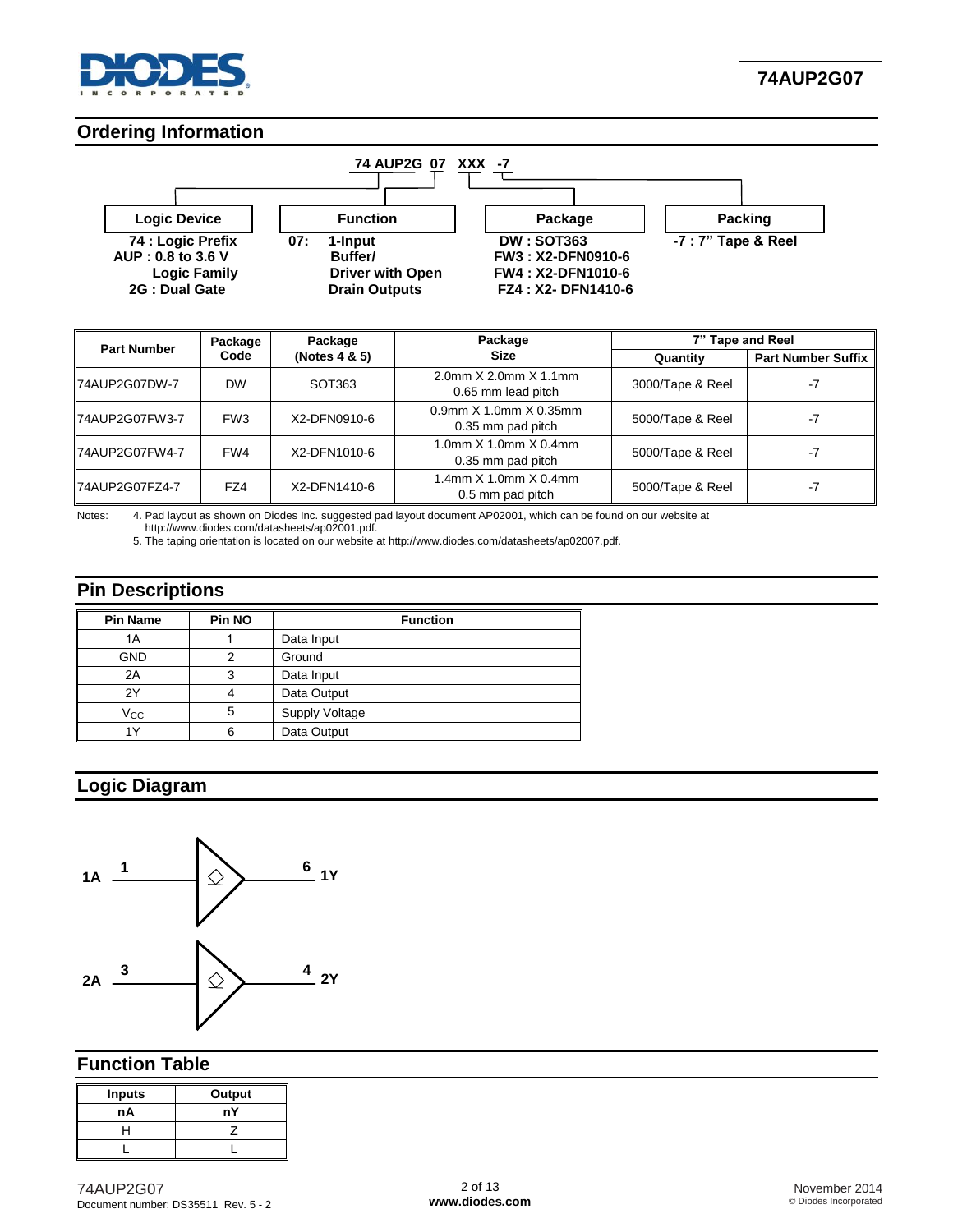

| Symbol             | <b>Parameter</b>                                | Rating           | <b>Unit</b> |
|--------------------|-------------------------------------------------|------------------|-------------|
| ESD HBM            | Human Body Model ESD Protection                 | 2                | kV          |
| ESD CDM            | Charged Device Model ESD Protection             |                  | kV          |
| ESD MM             | Machine Model ESD Protection                    | 200              | $\vee$      |
| $V_{\rm CC}$       | Supply Voltage Range                            | $-0.5$ to $+4.6$ | $\vee$      |
| V <sub>L</sub>     | Input Voltage Range                             | $-0.5$ to $+4.6$ | $\vee$      |
| $V_{\Omega}$       | Voltage applied to Output in High or Low State  | $-0.5$ to $+4.6$ | $\vee$      |
| lικ                | Input Clamp Current $V_1 < 0$                   | $-50$            | mA          |
| Iок                | Output Clamp Current ( $VO < 0$ )               | $-50$            | mA          |
| lo.                | Continuous Output Current ( $VO = 0$ to $VCC$ ) | ±20              | mA          |
| Icc                | Continuous Current Through V <sub>CC</sub>      | 50               | mA          |
| <b>I</b> GND       | Continuous Current Through GND                  | $-50$            | mA          |
| TJ                 | <b>Operating Junction Temperature</b>           | $-40$ to $+150$  | °C          |
| $T_{\mathsf{STG}}$ | Storage Temperature                             | $-65$ to $+150$  | °C          |

### Absolute Maximum Ratings (Notes 6 & 7) (@T<sub>A</sub> = +25°C, unless otherwise specified.)

Notes: 6. Stresses beyond the absolute maximum may result in immediate failure or reduced reliability. These are stress values and device operation should be within recommend values.

7. Forcing the maximum allowed voltage could cause a condition exceeding the maximum current or conversely forcing the maximum current could cause a condition exceeding the maximum voltage. The ratings of both current and voltage must be maintained within the controlled range.

| Symbol              |                                       | Parameter               | Min   | <b>Max</b> | Unit |  |
|---------------------|---------------------------------------|-------------------------|-------|------------|------|--|
| $V_{\rm CC}$        | <b>Operating Voltage</b>              |                         | 0.8   | 3.6        | V    |  |
| $V_{I}$             | Input Voltage                         |                         | 0     | 3.6        | ٧    |  |
| $V_{\rm O}$         | <b>Output Voltage</b>                 |                         | 0     | 3.6        | V    |  |
|                     |                                       | $V_{CC} = 0.8V$         |       | 20         | μA   |  |
|                     |                                       | $V_{CC}$ = 1.1V         |       | 1.1        |      |  |
|                     |                                       | $V_{\rm CC} = 1.4V$     |       | 1.7        |      |  |
| $I_{OL}$            | Low-Level Output Current              | $V_{\rm CC} = 1.65V$    |       | 1.9        | mA   |  |
|                     |                                       | $V_{\rm CC} = 2.3V$     |       | 3.1        |      |  |
|                     |                                       | $V_{\text{CC}} = 3.0V$  |       | 4          |      |  |
| $\Delta t/\Delta V$ | Input Transition Rise or Fall Rate    | $V_{CC} = 0.8V$ to 3.6V |       | 200        | ns/V |  |
| <b>TA</b>           | <b>Operating Free-Air Temperature</b> |                         | $-40$ | $+125$     | °C   |  |

# **Recommended Operating Conditions** (Note 8) (@TA = +25°C, unless otherwise specified.)

Note: 8. Unused inputs should be held at  $V_{CC}$  or Ground.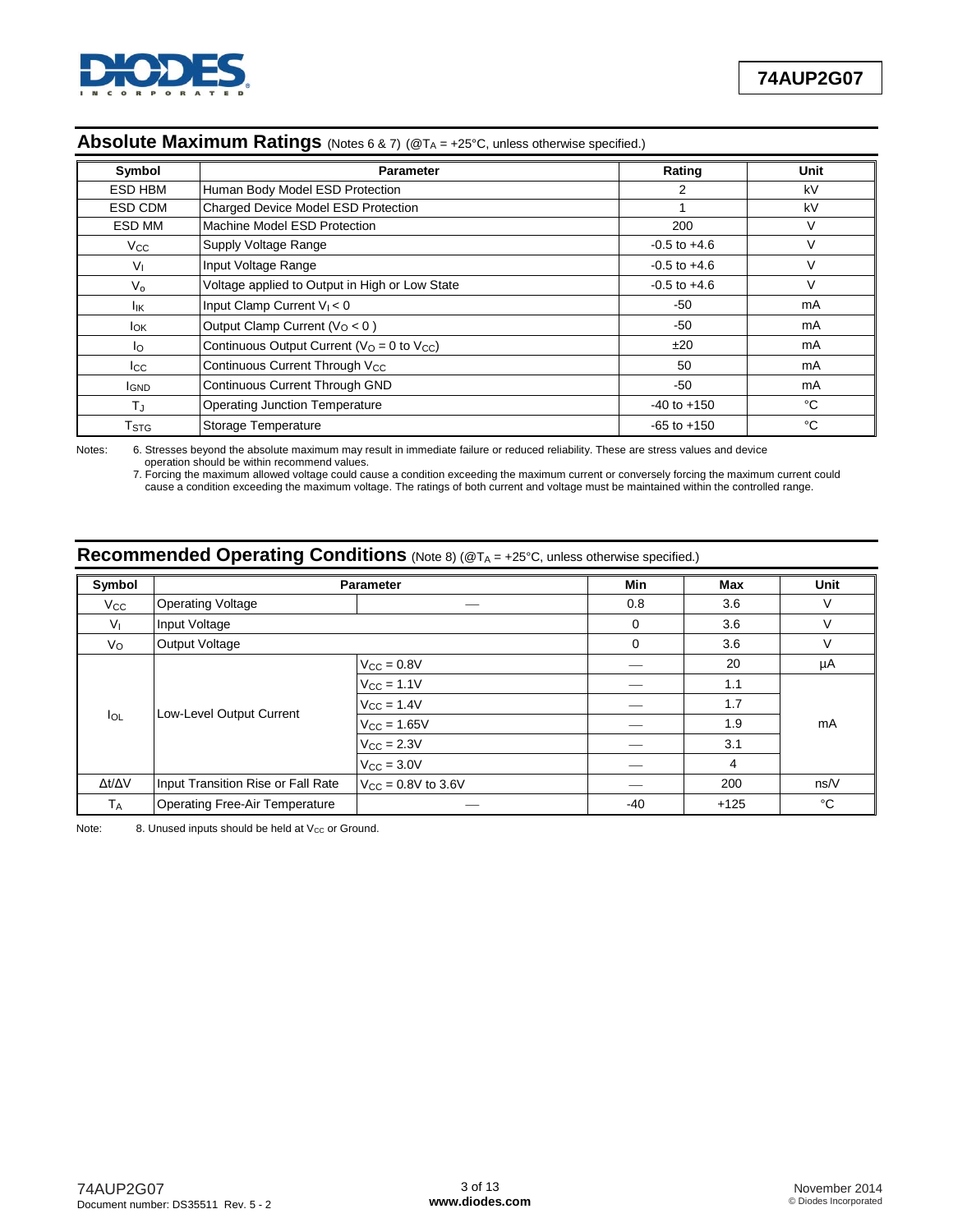

## **Electrical Characteristics** ( $@T_A = +25^\circ C$ , unless otherwise specified.)

| Symbol           | <b>Parameter</b>                    | <b>Test Conditions</b>                                                       | <b>V<sub>cc</sub></b>    |                                  | $T_A = +25^{\circ}C$     | $T_A = -40$ to $+85^{\circ}$ C |                          | Unit   |  |
|------------------|-------------------------------------|------------------------------------------------------------------------------|--------------------------|----------------------------------|--------------------------|--------------------------------|--------------------------|--------|--|
|                  |                                     |                                                                              |                          | <b>Min</b>                       | <b>Max</b>               | Min                            | Max                      |        |  |
|                  |                                     |                                                                              | 0.8V to 1.65V            | $0.80 \times V_{CC}$             |                          | $0.80 \times V_{CC}$           |                          |        |  |
| V <sub>IH</sub>  | High-Level Input                    |                                                                              | 1.65V to 1.95V           | 0.65 X Vcc                       | $\overline{\phantom{0}}$ | 0.65 X Vcc                     |                          | $\vee$ |  |
|                  | Voltage                             | $\overline{\phantom{0}}$                                                     | 2.3V to 2.7V             | 1.6                              | $\overline{\phantom{0}}$ | 1.6                            | $\overline{\phantom{0}}$ |        |  |
|                  |                                     | —                                                                            | 3.0V to 3.6V             | 2.0                              |                          | 2.0                            |                          |        |  |
|                  |                                     |                                                                              | 0.8V to 1.65V            | $\overbrace{\phantom{12322111}}$ | 0.30 X Vcc               |                                | 0.30 X Vcc               |        |  |
| $V_{IL}$         | Low-Level Input                     | —                                                                            | 1.65V to 1.95V           | $\overline{\phantom{m}}$         | 0.35 X V <sub>CC</sub>   | $\overbrace{\phantom{12333}}$  | 0.35 X V <sub>CC</sub>   | $\vee$ |  |
|                  | voltage                             |                                                                              | 2.3V to 2.7V             | $\overline{\phantom{0}}$         | 0.7                      | $\overline{\phantom{0}}$       | 0.7                      |        |  |
|                  |                                     | 3.0V to 3.6V                                                                 | $\overline{\phantom{0}}$ | 0.9                              | $\overline{\phantom{0}}$ | 0.9                            |                          |        |  |
|                  |                                     | $I_{OL}$ = 20 $\mu$ A                                                        | 0.8V to 3.6V             |                                  | 0.1                      |                                | 0.1                      |        |  |
|                  |                                     | $I_{OL} = 1.1mA$                                                             | 1.1V                     |                                  | $0.3 X V_{CC}$           | $\overline{\phantom{m}}$       | $0.3 X V_{CC}$           |        |  |
|                  |                                     | $I_{\Omega I} = 1.7 \text{mA}$                                               | 1.4V                     |                                  | 0.31                     | $\overline{\phantom{0}}$       | 0.37                     | $\vee$ |  |
|                  | Low-Level Output                    | $I_{OL} = 1.9mA$                                                             | 1.65V                    |                                  | 0.31                     | $\overline{\phantom{0}}$       | 0.35                     |        |  |
| $V_{OL}$         | Voltage                             | $I_{OL} = 2.3mA$                                                             | 2.3V                     |                                  | 0.31                     | $\overbrace{\phantom{12333}}$  | 0.33                     |        |  |
|                  |                                     | $I_{OL} = 3.1mA$                                                             |                          |                                  | 0.44                     |                                | 0.45                     |        |  |
|                  |                                     | $I_{OL} = 2.7mA$                                                             | 3V                       |                                  | 0.31                     | $\overbrace{\phantom{12333}}$  | 0.33                     |        |  |
|                  |                                     | $I_{OL} = 4mA$                                                               |                          |                                  | 0.44                     | $\overline{\phantom{0}}$       | 0.45                     |        |  |
| h.               | Input Current                       | A or B Input, $V_1 =$ GND to 3.6V                                            | 0V to 3.6V               |                                  | ±0.1                     | $\overline{\phantom{0}}$       | ±0.5                     | μA     |  |
| $I_{OZ}$         | Z State<br>Leakage Current          | $V_{\Omega} = 3.6V$ , $V_i = 3.6V$                                           | 3.6V                     |                                  | ±0.1                     |                                | ±0.5                     | μA     |  |
| <b>IOFF</b>      | Power Down<br>Leakage Current       | V <sub>1</sub> or $VO = 0V$ to 3.6V                                          | 0V                       |                                  | ±0.2                     |                                | $\pm 0.6$                | μA     |  |
| $\Delta I_{OFF}$ | Delta Power Down<br>Leakage Current | V <sub>1</sub> or $VQ = 0V$ to 3.6V                                          | 0V to 0.2V               |                                  | ±0.2                     |                                | ±0.6                     | μA     |  |
| $_{\rm lcc}$     | <b>Supply Current</b>               | $V_1 =$ GND or $V_{CC}$ , $I_Q = 0$                                          | 0.8V to 3.6V             |                                  | 0.5                      | $\overline{\phantom{0}}$       | 0.9                      | μA     |  |
| $\Delta$ Icc     | <b>Additional Supply</b><br>Current | One input at V <sub>CC</sub> -0.6V<br>Other inputs at V <sub>CC</sub> or GND | 3.3V                     |                                  | 40                       |                                | 50                       | μA     |  |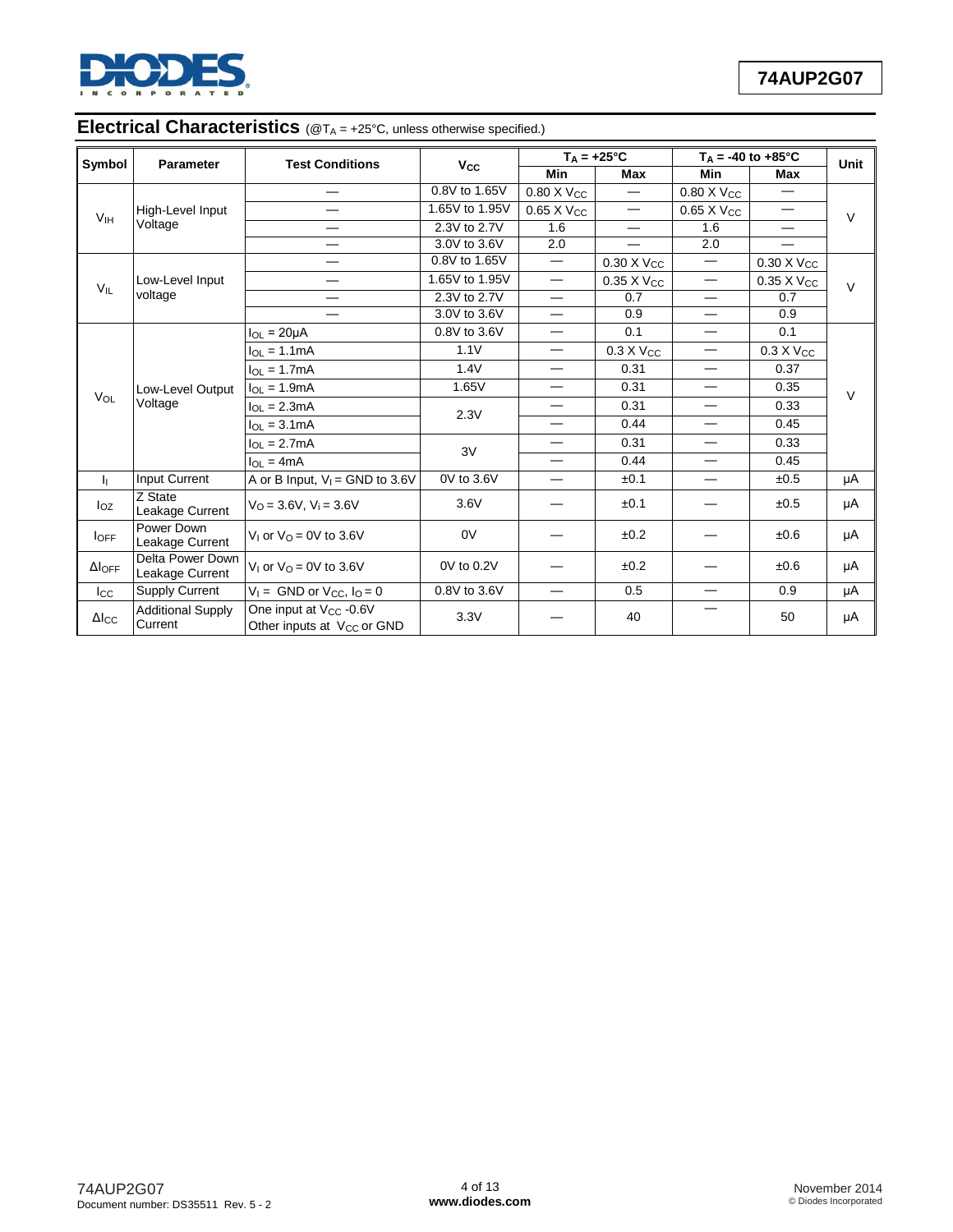

# **Electrical Characteristics** ( $@T_A = +25^\circ C$ , unless otherwise specified.)

| Symbol                    | <b>Parameter</b>                    | <b>Test Conditions</b>                                                   |                       | $T_A = -40^{\circ}C$ to $+125^{\circ}C$ |                               | Unit   |
|---------------------------|-------------------------------------|--------------------------------------------------------------------------|-----------------------|-----------------------------------------|-------------------------------|--------|
|                           |                                     |                                                                          | <b>V<sub>cc</sub></b> | Min                                     | Max                           |        |
|                           |                                     |                                                                          | 0.8V to 1.65V         | $0.80$ X Vcc                            |                               |        |
| <b>V<sub>IH</sub></b>     | High-Level Input Voltage            |                                                                          | 1.65V to 1.95V        | 0.70 X V <sub>CC</sub>                  | $\overbrace{\phantom{12333}}$ | V      |
|                           |                                     |                                                                          | 2.3V to 2.7V          | 1.6                                     | —                             |        |
|                           |                                     |                                                                          | 3.0V to 3.6V          | 2.0                                     |                               |        |
|                           |                                     | -                                                                        | 0.8V to 1.65V         | $\overbrace{\phantom{123221111}}$       | $0.25$ X $V_{CC}$             |        |
| $V_{IL}$                  | Low-Level Input voltage             | —                                                                        | 1.65V to 1.95V        | $\overbrace{\phantom{123221111}}$       | $0.30 \times V_{CC}$          | $\vee$ |
|                           |                                     | $\overbrace{\phantom{12333}}$                                            | 2.3V to 2.7V          |                                         | 0.7                           |        |
|                           |                                     |                                                                          | 3.0V to 3.6V          |                                         | 0.9                           |        |
|                           |                                     | $I_{OL}$ = 20 $\mu$ A                                                    | 0.8V to 3.6V          |                                         | 0.11                          |        |
|                           |                                     | $I_{OL} = 1.1mA$                                                         | 1.1V                  |                                         | 0.33 X V <sub>cc</sub>        |        |
|                           | Low-Level Output Voltage            | $I_{OL} = 1.7mA$                                                         | 1.4V                  | $\overline{\phantom{0}}$                | 0.41                          |        |
|                           |                                     | $I_{OL} = 1.9mA$                                                         | 1.65V                 | $\overbrace{\phantom{12333}}$           | 0.39                          |        |
| V <sub>OL</sub>           |                                     | $I_{OL} = 2.3mA$                                                         | 2.3V                  |                                         | 0.36                          | $\vee$ |
|                           |                                     | $I_{OL} = 3.1mA$                                                         |                       | —                                       | 0.50                          |        |
|                           |                                     | $I_{OL} = 2.7mA$                                                         | 3V                    |                                         | 0.36                          |        |
|                           |                                     | $I_{OL} = 4mA$                                                           |                       |                                         | 0.50                          |        |
| h.                        | Input Current                       | A or B Input, $V_1$ = GND to 3.6V                                        | 0V to 3.6V            |                                         | ± 0.75                        | μA     |
| $I_{OZ}$                  | Z State<br>Leakage Current          | $VO = 3.6V, Vi = 3.6V$                                                   | 3.6V                  |                                         | ± 0.75                        | μA     |
| loff                      | Power Down Leakage Current          | $V_1$ or $V_0 = 0V$ to 3.6V                                              | 0V                    |                                         | ± 0.75                        | μA     |
| $\Delta I$ <sub>OFF</sub> | Delta Power Down Leakage<br>Current | V <sub>1</sub> or $V0 = 0V$ to 3.6V                                      | 0V to 0.2V            |                                         | ± 2.5                         | μA     |
| $_{\rm lcc}$              | <b>Supply Current</b>               | $V_1 =$ GND or $V_{CC}$ , $I_0 = 0$                                      | 0.8V to 3.6V          |                                         | 1.4                           | μA     |
| $\Delta$ Icc              | <b>Additional Supply Current</b>    | Input at V <sub>CC</sub> -0.6V Other inputs<br>at V <sub>CC</sub> or GND | 3.3V                  |                                         | 75                            | μA     |

# **Operating Characteristics** (@T<sub>A</sub> = +25°C, unless otherwise specified.)

|                | <b>Parameter</b>              | <b>Test</b><br><b>Conditions</b>      | $V_{\rm CC}$     | Typ | Unit |  |
|----------------|-------------------------------|---------------------------------------|------------------|-----|------|--|
|                |                               |                                       | 0.8V             | 0.5 |      |  |
|                |                               |                                       | $1.2V \pm 0.1V$  | 0.6 | pF   |  |
|                | Power Dissipation Capacitance | $f = 1$ MHz                           | $1.5V \pm 0.1V$  | 0.7 |      |  |
| $C_{\rm pd}$   |                               | No Load                               | $1.8V \pm 0.15V$ | 0.7 |      |  |
|                |                               |                                       | $2.5V \pm 0.2V$  | 1.0 |      |  |
|                |                               |                                       | $3.3V \pm 0.3V$  | 1.2 |      |  |
| C <sub>1</sub> | Input Capacitance             | $V_1 = V_{CC}$ or GND                 | 0V or 3.3V       | 2.0 | pF   |  |
| C <sub>O</sub> | <b>Output Capacitance</b>     | $V_{\Omega}$ = $V_{\text{CC}}$ or GND | 0V               | 2.0 | pF   |  |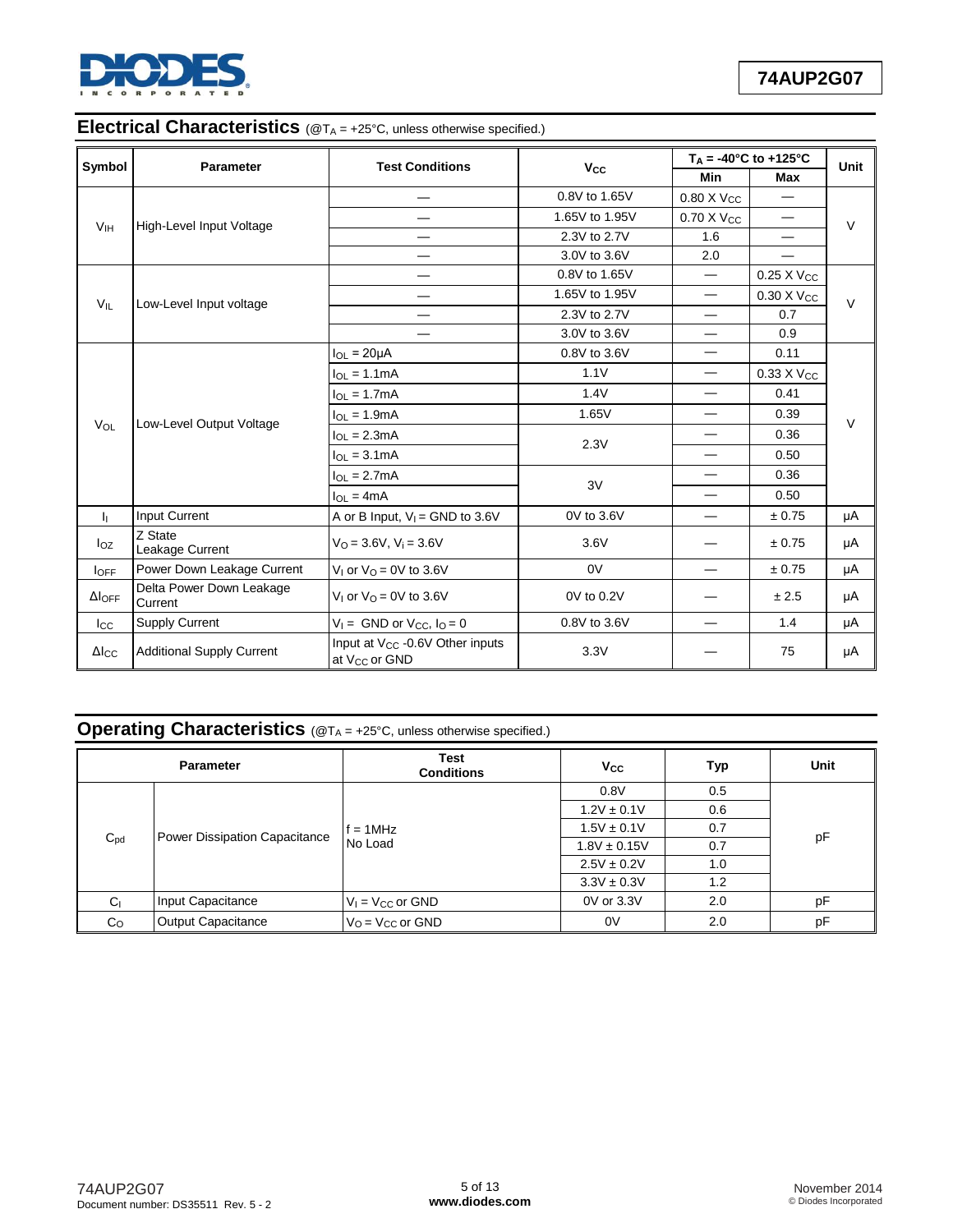

# **Switching Characteristics**

| $C_L$ = 5pF see Figure 1 |             |                     |                  |                      |      |      |     |      |                                                                                                 |      |      |  |  |
|--------------------------|-------------|---------------------|------------------|----------------------|------|------|-----|------|-------------------------------------------------------------------------------------------------|------|------|--|--|
| Parameter                | <b>From</b> | ΤО<br><b>OUTPUT</b> | Vcc              | $T_A = +25^{\circ}C$ |      |      |     |      | $T_A = -40^{\circ}$ C to $+85^{\circ}$ C   T <sub>A</sub> = $-40^{\circ}$ C to $+125^{\circ}$ C |      | Unit |  |  |
|                          | Input       |                     |                  | Min                  | Typ  | Max  | Min | Max  | Min                                                                                             | Max  |      |  |  |
|                          |             |                     | 0.8V             | --                   | 12.8 |      |     |      |                                                                                                 |      | ns   |  |  |
|                          |             |                     | $1.2V \pm 0.1V$  | 2.6                  | 5.8  | 11.3 | 2.3 | 12.5 | 2.3                                                                                             | 15.9 |      |  |  |
|                          | A           | v                   | $1.5V \pm 0.1V$  | 1.8                  | 3.6  | 6.4  | 1.6 | 7.4  | 1.6                                                                                             | 8.2  |      |  |  |
| $t_{\rm pd}$             |             |                     | $1.8V \pm 0.15V$ | 1.5                  | 2.9  | 5    | 1.4 | 5.9  | 1.4                                                                                             | 6.5  |      |  |  |
|                          |             |                     | $2.5V \pm 0.2V$  | 1.2                  | 2.4  | 3.9  | 1.1 | 4.5  | 1.1                                                                                             | 5    |      |  |  |
|                          |             |                     | $3.3V \pm 0.3V$  | 0.9                  | 3    | 3.5  | 0.8 | 3.9  | 0.8                                                                                             | 4.3  |      |  |  |

### $C_L$  = 10pF see Figure 1

| <b>Parameter</b> | From  | TO<br><b>OUTPUT</b> | <b>Vcc</b>       | $T_A = +25^{\circ}C$ |      |            |     |      | $T_A = -40^{\circ}$ C to $+85^{\circ}$ C   T <sub>A</sub> = -40°C to +125°C |      | Unit |
|------------------|-------|---------------------|------------------|----------------------|------|------------|-----|------|-----------------------------------------------------------------------------|------|------|
|                  | Input |                     |                  | Min                  | Typ  | <b>Max</b> | Min | Max  | Min                                                                         | Max  |      |
|                  |       |                     | 0.8V             |                      | 14.5 |            |     |      |                                                                             |      |      |
|                  |       |                     | $1.2V \pm 0.1V$  | 3.1                  |      | 13.4       | 2.9 | 15.1 | 2.9                                                                         | 19.2 | ns   |
|                  | A     |                     | $1.5V \pm 0.1V$  | 2.3                  | 4.8  | 7.5        | 2.1 | 8.7  | 2.1                                                                         | 10.5 |      |
| $t_{\rm{pd}}$    |       |                     | $1.8V \pm 0.15V$ | 2                    | 3.8  | 4.8        | 1.8 |      | 1.8                                                                         | 7.7  |      |
|                  |       |                     | $2.5V \pm 0.2V$  | 1.6                  | 3.1  | 4.6        | 1.5 | 5.4  | 1.5                                                                         | 6    |      |
|                  |       |                     | $3.3V \pm 0.3V$  | 1.2                  | 4.3  | 4.9        | 1.1 | 5.4  | 1.1                                                                         | 5.9  |      |

### $C_L = 15pF$  see Figure 1

| <b>Parameter</b> | <b>From</b> | TO<br><b>OUTPUT</b> | $V_{\rm CC}$     | $T_A = +25^{\circ}C$ |      |      |            |      | $T_A = -40^{\circ}$ C to $+85^{\circ}$ C   T <sub>A</sub> = -40°C to +125°C |      | Unit |
|------------------|-------------|---------------------|------------------|----------------------|------|------|------------|------|-----------------------------------------------------------------------------|------|------|
|                  | Input       |                     |                  | Min                  | Typ  | Max  | <b>Min</b> | Max  | Min                                                                         | Max  |      |
|                  |             |                     | 0.8V             |                      | 16.2 |      |            |      |                                                                             |      |      |
|                  |             |                     | $1.2V \pm 0.1V$  | 3.5                  | 8.2  | 14.3 | 3.3        | 17.4 | 3.3                                                                         | 22.5 |      |
|                  | A           |                     | $1.5V \pm 0.1V$  | 2.6                  | 6.2  | 8.6  | 2.4        | 10.5 | 2.4                                                                         | 13.7 |      |
| $t_{\rm pd}$     |             |                     | $1.8V \pm 0.15V$ | 2.3                  | 5    | 6.7  | 2.1        | 8    | 2.1                                                                         | 9.8  | ns   |
|                  |             |                     | $2.5V \pm 0.2V$  | 2.1                  | 3.9  | 5.1  | 1.8        | 6.1  | 1.8                                                                         | 6.8  |      |
|                  |             |                     | $3.3V \pm 0.3V$  | 1.6                  | 5.6  | 6.4  | 1.4        | 7.1  | 1.4                                                                         | 7.8  |      |

### $C_L = 30pF$  see Figure 1

| <b>Parameter</b> | <b>From</b><br>Input | ΤО<br><b>OUTPUT</b> | <b>Vcc</b>       |     | $T_A = +25^{\circ}C$ |      |     |      |     | $T_A = -40^{\circ}$ C to $+85^{\circ}$ C   T <sub>A</sub> = -40°C to +125°C |      |
|------------------|----------------------|---------------------|------------------|-----|----------------------|------|-----|------|-----|-----------------------------------------------------------------------------|------|
|                  |                      |                     |                  | Min | <b>TYP</b>           | Min  | Min | Max  | Min | Max                                                                         | Unit |
|                  |                      |                     | 0.8V             |     | 19.8                 |      |     |      |     |                                                                             |      |
|                  |                      | v                   | $1.2V \pm 0.1V$  | 4.8 | 9.8                  | 18.4 | 4.4 | 18.4 | 4.4 | 25.8                                                                        | ns   |
|                  | A                    |                     | $1.5V \pm 0.1V$  | 3.6 | 8.2                  | 13.9 | 3.2 | 13.9 | 3.2 | 18                                                                          |      |
| $t_{\rm{pd}}$    |                      |                     | $1.8V \pm 0.15V$ | 3.2 | 7.8                  | 12.2 | 2.9 | 12.2 | 2.9 | 15.2                                                                        |      |
|                  |                      |                     | $2.5V \pm 0.2V$  | 2.4 | 7.5                  | 9.9  | 2.6 | 9.9  | 2.6 | 11.4                                                                        |      |
|                  |                      |                     | $3.3V \pm 0.3V$  | 1.8 | 9.2                  | 10.6 | 2.1 | 11.6 | 2.1 | 12.8                                                                        |      |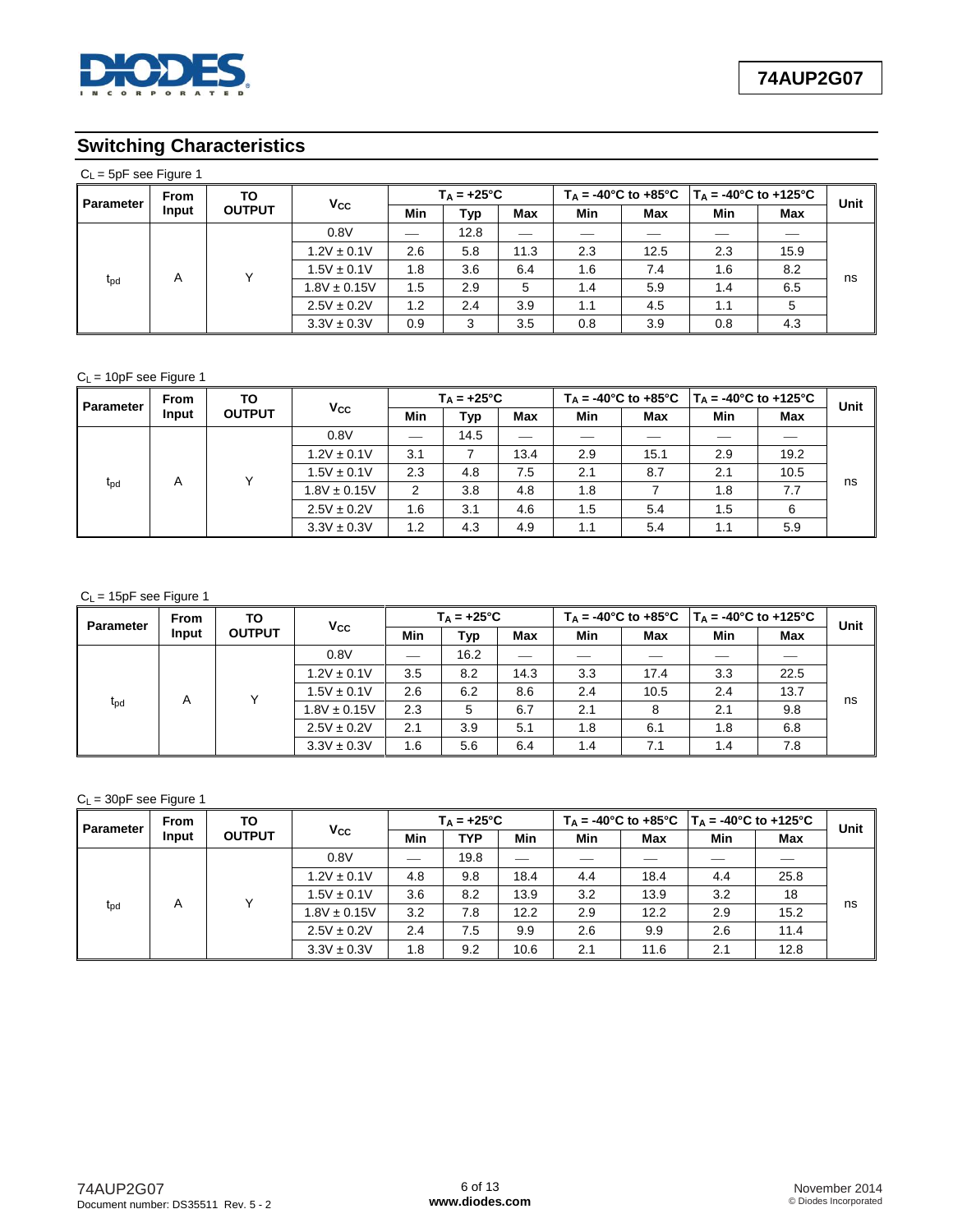

### **Parameter Measurement Information**



| <b>TEST</b>                 | <b>Condition</b> |
|-----------------------------|------------------|
| $tp_{LZ}$ (See Notes D & E) | Vload            |
| $t_{PZL}$ (See Notes D & F) | Vload            |

|                  |                | Inputs    |                |                   |                           |              | VΔ    |
|------------------|----------------|-----------|----------------|-------------------|---------------------------|--------------|-------|
| Vcc              | V <sub>1</sub> | $t_r/t_f$ | Vм             | <b>VLOAD</b>      | $\mathbf{C}_{\mathsf{L}}$ | $R_{\rm I}$  |       |
| 0.8V             | Vcc.           | ≤3ns      | $V_{\rm CC}/2$ | $2 \times V_{CC}$ | 5, 10, 15, 30pF           | 5 k $\Omega$ | 0.1V  |
| $1.2V + 0.1V$    | Vcc.           | ≤3ns      | $V_{\rm CC}/2$ | $2 \times V_{CC}$ | 5, 10, 15, 30pF           | 5 k $\Omega$ | 0.1V  |
| $1.5V_{\pm}0.1V$ | Vcc            | ≤3ns      | $V_{\rm CC}/2$ | $2 \times V_{CC}$ | 5, 10, 15, 30pF           | 5 k $\Omega$ | 0.15V |
| 1.8V±0.15V       | Vcc            | ≤3ns      | $V_{\rm CC}/2$ | $2 \times V_{CC}$ | 5, 10, 15, 30pF           | 5 k $\Omega$ | 0.15V |
| $2.5V + 0.2V$    | Vcc            | ≤3ns      | $V_{\rm CC}/2$ | $2 \times V_{CC}$ | 5, 10, 15, 30pF           | 5 k $\Omega$ | 0.15V |
| $3.3V + 0.3V$    | Vcc            | ≤3ns      | $V_{\rm CC}/2$ | $2 \times V_{CC}$ | 5, 10, 15, 30pF           | 5 k $\Omega$ | 0.3V  |



**Voltage Waveform Pulse Duration**



**Voltage Waveform Propagation Delay Times**

#### **Figure 1 Load Circuit and Voltage Waveforms**

- Notes: A. Includes test lead and test apparatus capacitance.
	- B. All pulses are supplied at pulse repetition rate ≤ 10MHz.
	- C. The inputs are measured one at a time with one transition per measurement.
	- D. For the open drain device  $t_{PLZ}$  and  $t_{PZL}$  are the same as  $t_{PD}$ .
	- E. t<sub>PZL</sub> is measured at  $V_M$ .
	- D. t<sub>PLZ</sub> is measured at V<sub>OL</sub> +V<sub>∆</sub>.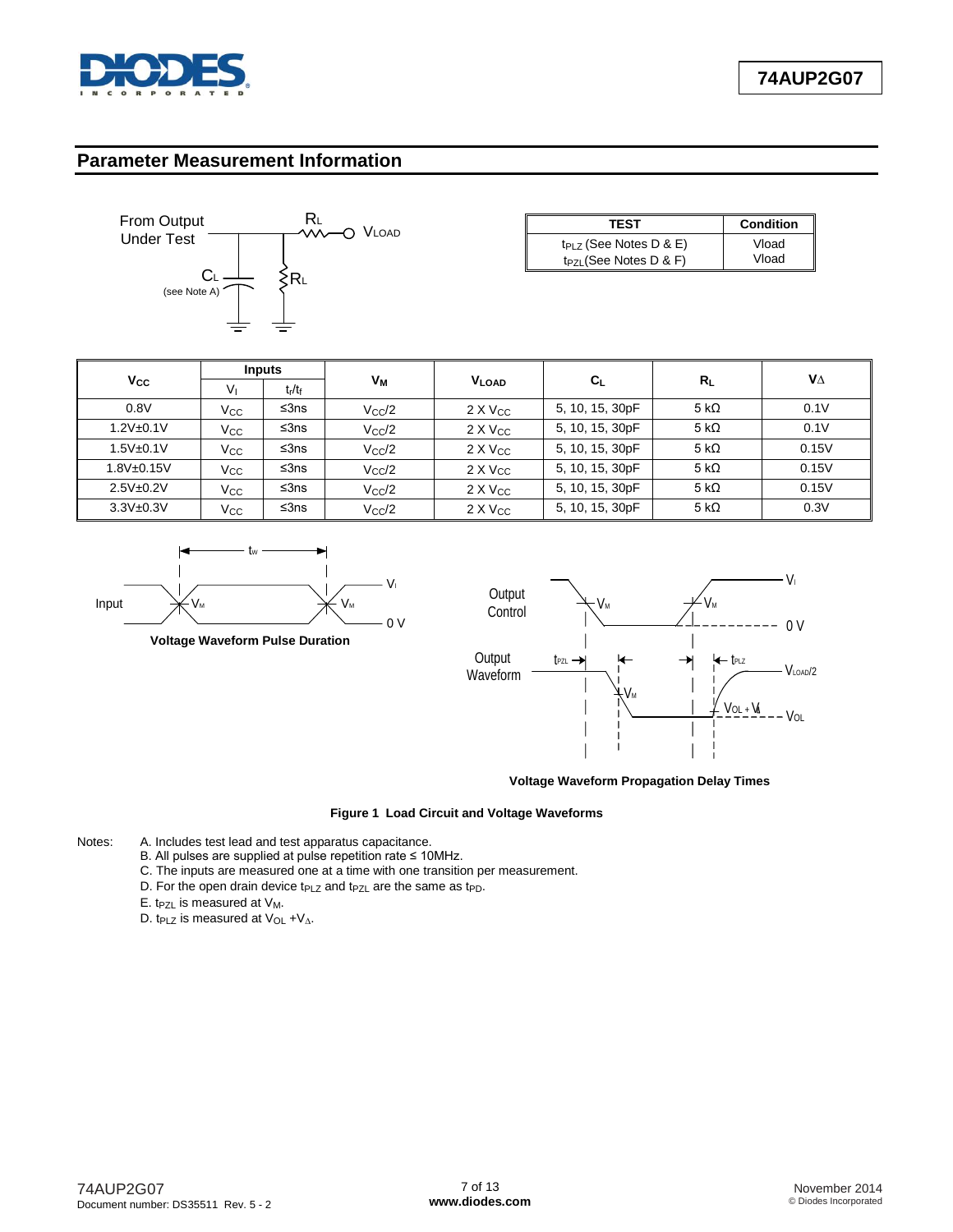

# **Marking Information**

#### **(1) SOT363**



| <b>Part Number</b> | Package | <b>Identification Code</b> |  |
|--------------------|---------|----------------------------|--|
| 74AUP2G07DW-7      | SOT363  | SP                         |  |

#### **(2) X2-DFN1410-6, X2-DFN1010-6, X2-DFN0910-6**



| <b>Part Number</b> | Package      | <b>Identification Code</b> |
|--------------------|--------------|----------------------------|
| 74AUP2G07FZ4       | X2-DFN1410-6 | <b>RP</b>                  |
| 74AUP2G07FW4       | X2-DFN1010-6 | SP                         |
| 74AUP2G07FW3       | X2-DFN0910-6 | MP                         |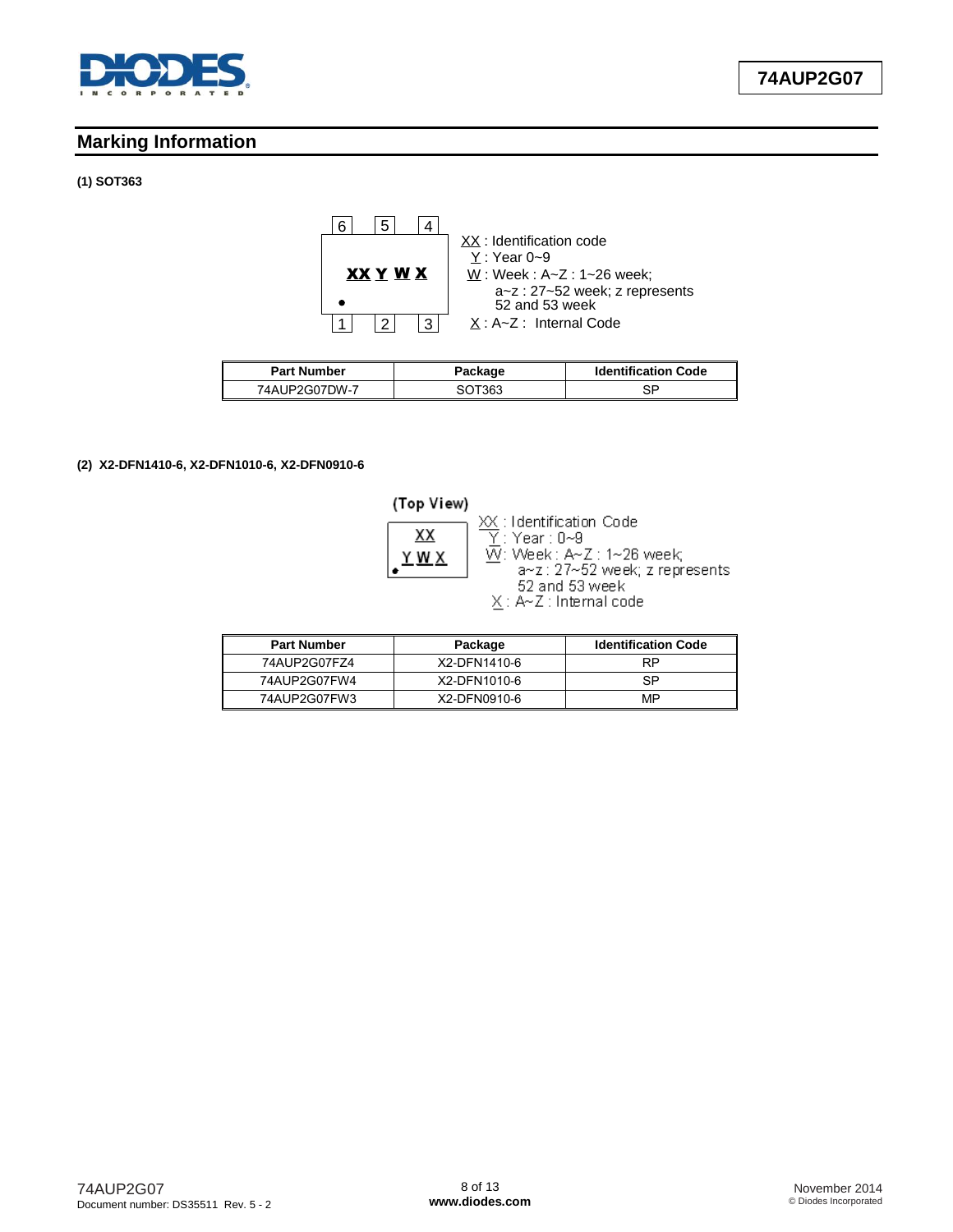

# **SOT363 Package Outline Dimensions and Suggested Pad Layout**



|     | <b>SOT363</b>              |            |       |  |  |
|-----|----------------------------|------------|-------|--|--|
| Dim | Min                        | Max        | Typ   |  |  |
| A   | 0.10                       | 0.30       | 0.25  |  |  |
| в   | 1.15                       | 1.35       | 1.30  |  |  |
| C   | 2.00                       | 2.20       | 2.10  |  |  |
| D   |                            | $0.65$ Typ |       |  |  |
| F   | 0.40                       | 0.45       | 0.425 |  |  |
| н   | 1.80                       | 2.20       | 2.15  |  |  |
| J   | 0                          | 0.10       | 0.05  |  |  |
| Κ   | 0.90                       | 1.00       | 1.00  |  |  |
| L   | 0.25                       | 0.40       | 0.30  |  |  |
| М   | 0.10                       | 0.22       | 0.11  |  |  |
| α   | ŋ۰                         | 8°         |       |  |  |
|     | <b>Dimensions in</b><br>mm |            |       |  |  |



| <b>Dimensions</b> | Value<br>(in mm) |
|-------------------|------------------|
| z                 | 2.5              |
| G                 | 1.3              |
| x                 | 0.42             |
|                   | 0.6              |
| C1                | 1.9              |
| C2                | 0.65             |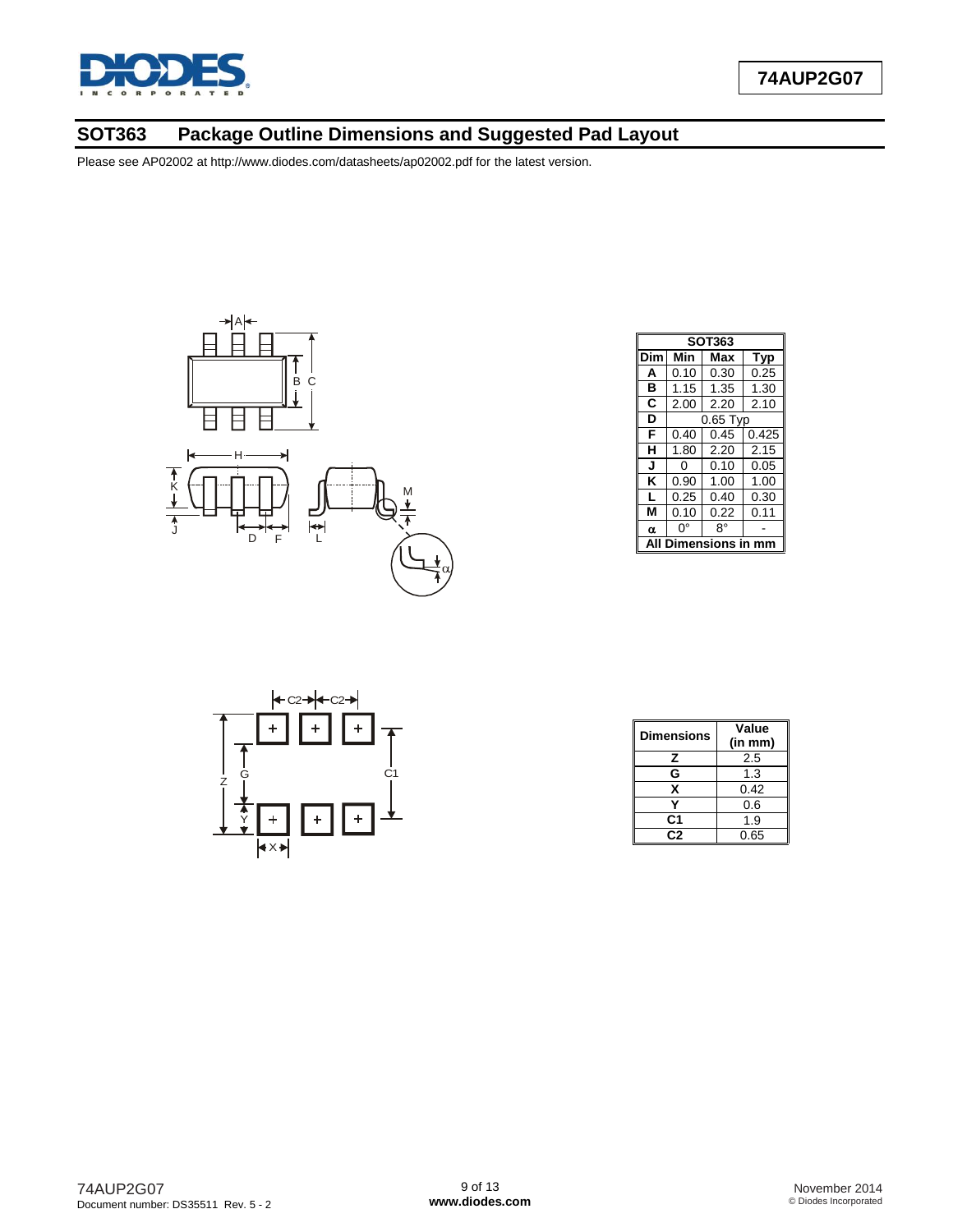

# **X2-DFN0910-6 Package Outline Dimensions and Suggested Pad Layout**



|                               |                        | $- X1$ |   |                      |
|-------------------------------|------------------------|--------|---|----------------------|
| $rac{1}{2}$<br>$\frac{1}{12}$ |                        |        |   | Y1<br>G <sub>1</sub> |
|                               |                        |        |   |                      |
|                               | Pin1<br>G <sub>2</sub> |        | х |                      |

| X2-DFN0910-6         |                          |      |       |  |  |
|----------------------|--------------------------|------|-------|--|--|
| Dim                  | Min<br>Max<br><b>Typ</b> |      |       |  |  |
| A                    |                          | 0.35 | 0.30  |  |  |
| A <sub>1</sub>       | 0                        | 0.03 | 0.02  |  |  |
| b                    | 0.10                     | 0.20 | 0.15  |  |  |
| D                    | 0.85                     | 0.95 | 0.90  |  |  |
| E                    | 0.95                     | 1.05 | 1.00  |  |  |
| e                    |                          |      | 0.30  |  |  |
| ĸ                    | 0.20                     |      |       |  |  |
| K1                   | 0.25                     |      |       |  |  |
| L                    | 0.25                     | 0.35 | 0.30  |  |  |
| L1                   | 0.30                     | 0.40 | 0.35  |  |  |
| z                    |                          |      | 0.075 |  |  |
| Z <sub>1</sub>       |                          |      | 0.075 |  |  |
| All Dimensions in mm |                          |      |       |  |  |

| Dimensions     | Value<br>(in mm) |
|----------------|------------------|
| G              | 0.100            |
| G1             | 0.050            |
| G <sub>2</sub> | 0.150            |
| X              | 0.150            |
| X <sub>1</sub> | 0.750            |
|                | 0.525            |
| Υ1             | 0.475            |
| Υ2             | 1.150            |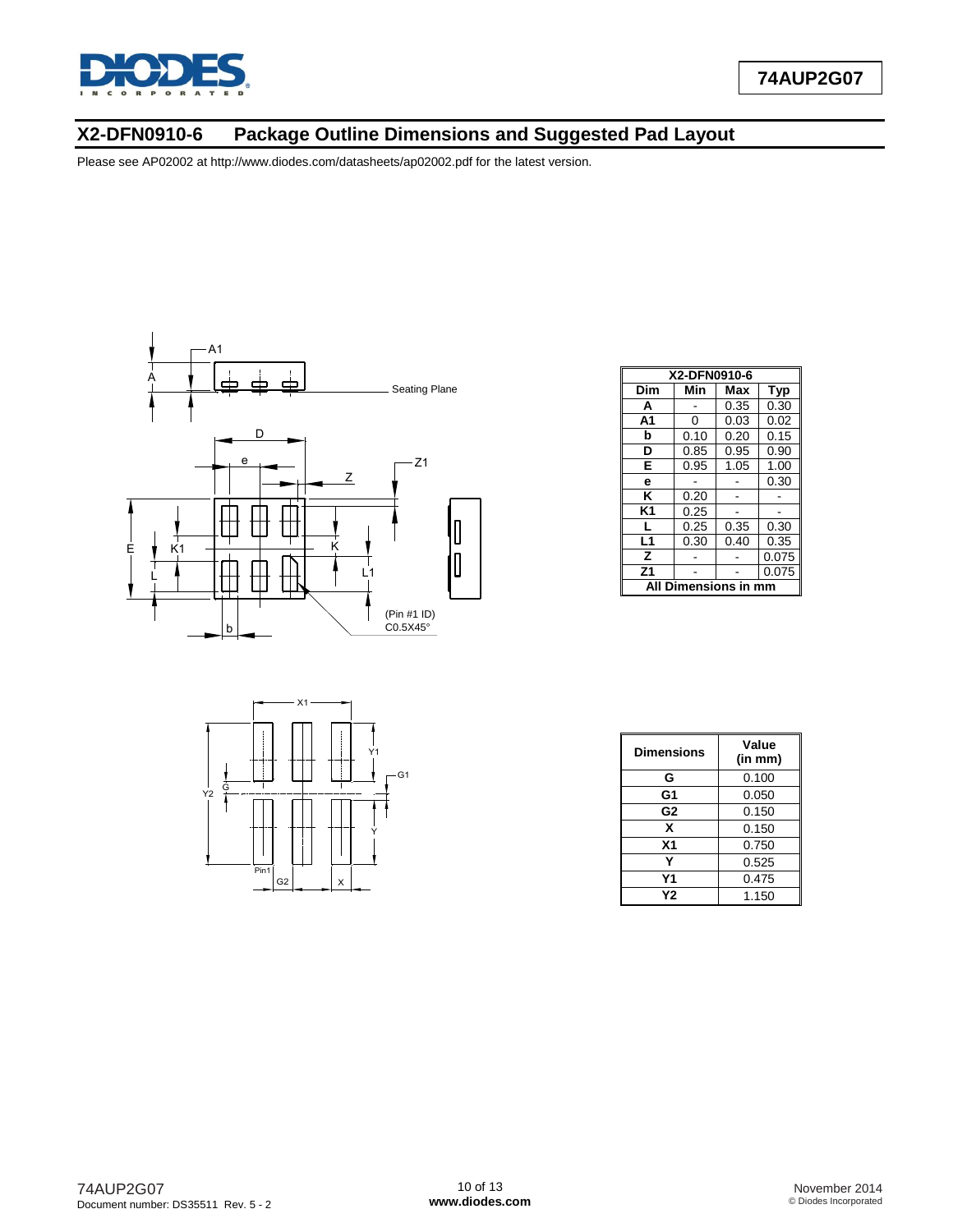

# **X2-DFN1010-6 Package Outline Dimensions and Suggested Pad Layout**





|                | X2-DFN1010-6     |      |       |  |  |
|----------------|------------------|------|-------|--|--|
| Dim            | Min              | Max  | Typ   |  |  |
| A              |                  | 0.40 | 0.39  |  |  |
| A <sub>1</sub> | 0.00             | 0.05 | 0.02  |  |  |
| A <sub>3</sub> |                  |      | 0.13  |  |  |
| b              | 0.14             | 0.20 | 0.17  |  |  |
| b1             | 0.05             | 0.15 | 0.10  |  |  |
| D              | 0.95             | 1.05 | 1.00  |  |  |
| E              | 0.95             | 1.05 | 1.00  |  |  |
| e              |                  |      | 0.35  |  |  |
| L              | 0.35             | 0.45 | 0.40  |  |  |
| κ              | 0.15             |      |       |  |  |
| z              |                  |      | 0.065 |  |  |
| ΔIΙ            | Dimensions in mm |      |       |  |  |



| <b>Dimensions</b> | Value<br>(in mm) |
|-------------------|------------------|
| С                 | 0.350            |
| G                 | 0.150            |
| G <sub>1</sub>    | 0.150            |
| x                 | 0.200            |
| X <sub>1</sub>    | 0.900            |
| Υ                 | 0.500            |
| Υ1                | 0.525            |
| Υ2                | 0.475            |
| Y3                | 1.150            |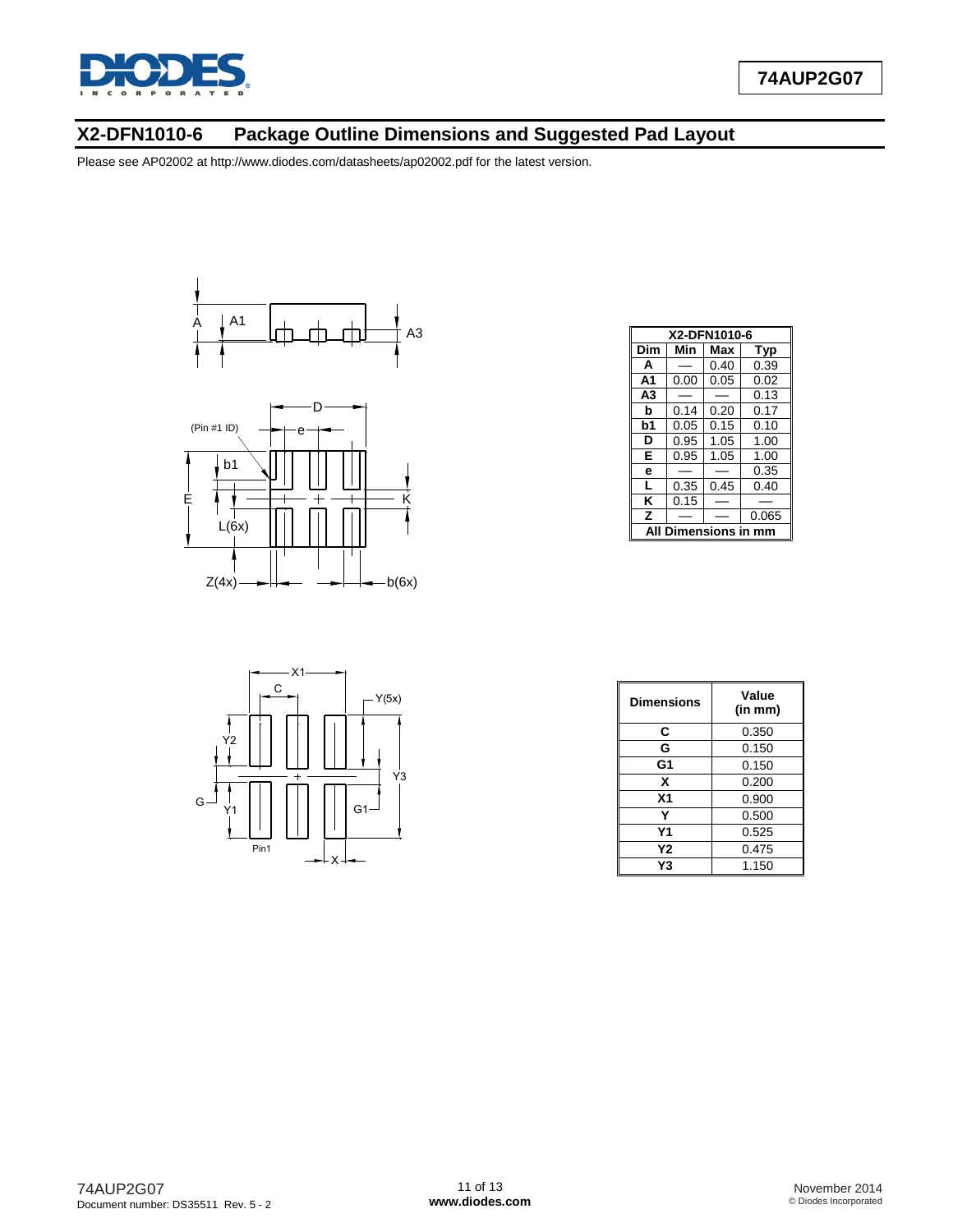

# **X2-DFN1410-6 Package Outline Dimensions and Suggested Pad Layout**



|                | X2-DFN1410-6     |       |       |  |  |  |
|----------------|------------------|-------|-------|--|--|--|
| Dim            | Min              | Max   | Typ   |  |  |  |
| A              |                  | 0.40  | 0.39  |  |  |  |
| A <sub>1</sub> | 0.00             | 0.05  | 0.02  |  |  |  |
| A3             |                  |       | 0.13  |  |  |  |
| b              | 0.15             | 0.25  | 0.20  |  |  |  |
| D              | 1.35             | 1.45  | 1.40  |  |  |  |
| Е              | 0.95             | 1.05  | 1.00  |  |  |  |
| e              |                  |       | 0.50  |  |  |  |
| L              | 0.25             | 0.35  | 0.30  |  |  |  |
| z              |                  |       | 0.10  |  |  |  |
| Z <sub>1</sub> | 0.045            | 0.105 | 0.075 |  |  |  |
|                | Dimensions in mm |       |       |  |  |  |



| <b>Dimensions</b> | Value<br>(in mm) |
|-------------------|------------------|
| C                 | 0.500            |
| G                 | 0.250            |
| x                 | 0.250            |
| X <sub>1</sub>    | 1.250            |
|                   | 0.525            |
|                   | 1.250            |